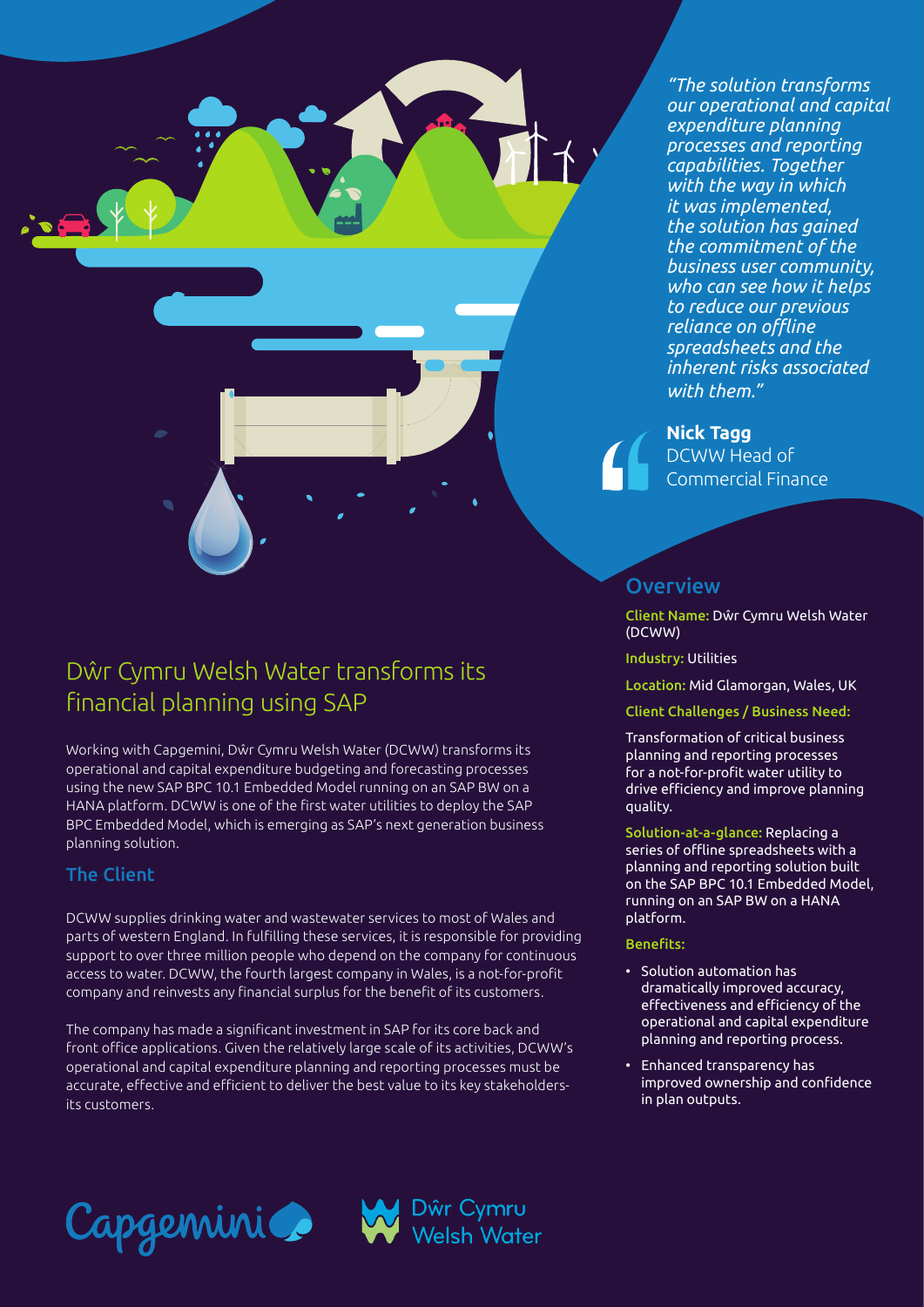

**Martin Smith** DCWW Project Manager

### The situation

This desire to improve its ability to support its customers drove DCWW to begin a wide business transformation programme, one part of which is a Management Accounting Transformation Project that aims to remodel and improve its financial processes while reducing business risks. To support the project, DCWW chose SAP BPC implementation to play a significant role in this initiative.

Before setting out on its transformation journey, DCWW established clear and aggressive objectives. The company focused on improving the efficiency of its finance function, which would facilitate better decisions and allow for more effective "what-if" analysis and scenario planning. DCWW also determined that it could increase the effectiveness of its decision-making by implementing and using common tools and processes.

In addition to these goals, DCWW established the following objectives:

- Reducing its reliance on offline spreadsheets previously used for core planning and reporting
- Enabling regulatory rules and calculations to be derived automatically
- Allowing business users to break down information to understand root cause analysis
- Enabling budget holders to plan and analyse both operational and regulatory views of spend.

#### The solution

Working in collaboration with DCWW and its SAP applications management support partner, Capgemini designed, built and deployed an organisation-wide SAP BPC 10.1 Embedded Model solution on a new SAP BW 7.5 on a HANA platform.

Prior to implementation, Capgemini carried out an initial requirements analysis and high-level design to help DCWW to understand the capabilities of SAP BPC and align internal stakeholders around the objectives of the implementation. To accelerate the process Capgemini applied various SAP BPC template solution examples, which enabled DCWW to benefit from the best practice and experience of other clients and industries.

The SAP BPC solution comprises multiple planning models, a range of input templates, reports and planning calculations. It supports DCWW's asset management plan and the latest best estimate processes for both operational and capital expenditure. Within operational expenditure planning, various plan input processes have been provided, including workforce planning, fleet costs and cost drivers (such as inflation). A planning cockpit feature was also introduced to provide planning administrators with a simple, intuitive interface for controlling the various elements of the planning process. To align with DCWW's business priorities the solution was delivered in three separate tranches of functionality.

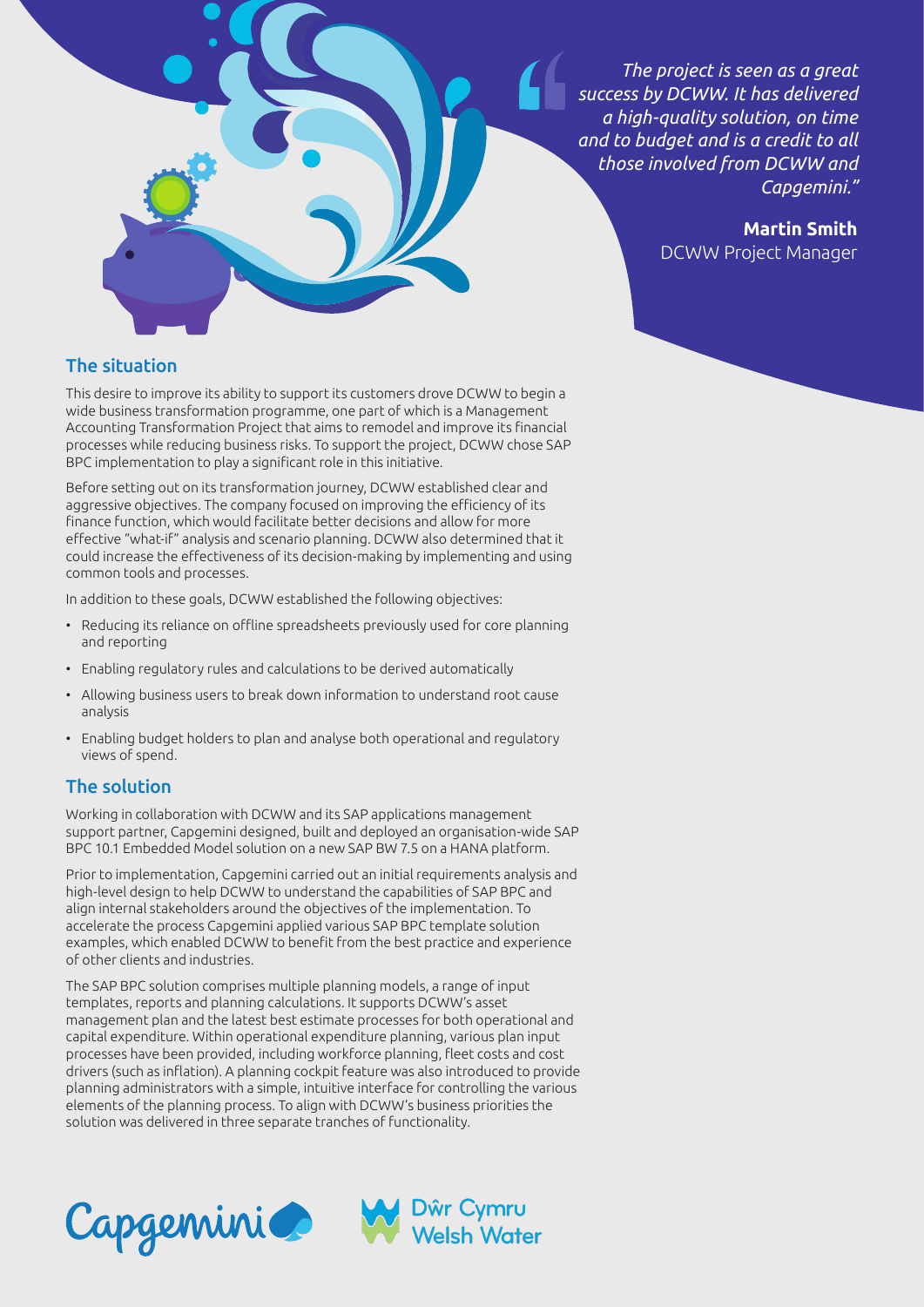The result

While all the planned functionality was delivered on time and to budget it was widely recognised at project inception that the implementation timeline was extremely aggressive.

From a responsibility perspective some changes needed to be made during the project's lifecycle. For example, due to the unavailability of the DCWW training resources Capgemini was asked, at short notice, to provide resources to undertake training needs analysis, training delivery and training management activities to help meet the demanding timeline.

With the implementation of its SAP solution, DCWW achieved simpler, more efficient, and more effective financial processes. Now, the company has gained greater visibility of its spend, enabling it to make decisions with greater confidence that they will have a positive impact on its customers.

### The benefits

As a result of its transformation initiative, DCWW achieved/expects to achieve a number of tangible and intangible business benefits, including:

- Enabling driver-based budgeting and forecasting. The solution incorporates data from both SAP and non-SAP sources to build budgets and forecasts using cost
- Process efficiencies and enhanced user experience. Automation reduces the time required to validate data accuracy and enables a shift in time and effort away from manual data collation to other value-adding activities
- Greater understanding and management of regulatory costs. Systemising the allocation methodology has allowed both finance and the business to more easily investigate, understand, and act upon identified variances
- Facilitating better decision-making. Improved transparency and accuracy, along with the provision of an improved set of reliable reporting and targeted data targeted enable greater insight
- Risk reduction. Automation reduces errors inherent with offline, spreadsheetbased budget and forecast processes
- Improved ownership and confidence. Project managers and budget holders have the ability to manage and own their plan
- Future scalability. DCWW is seeking to exploit the new platform to support a wider range of planning and reporting scenarios

Dŵr Cymru<br>Welsh Water

*When we made the 'go' decision for this project I was extremely sceptical about the project delivering in a business relevant timeframe. My justification for going ahead was based upon the rationale that we needed some sort of deadline to focus attention and action, but I did not expect to be able to use the tool this year. It is a credit to you and the team that the first phase of the solution was delivered on time and on budget."*

### **Nick Tagg**

DCWW Head of Commercial Finance and Project Sponsor